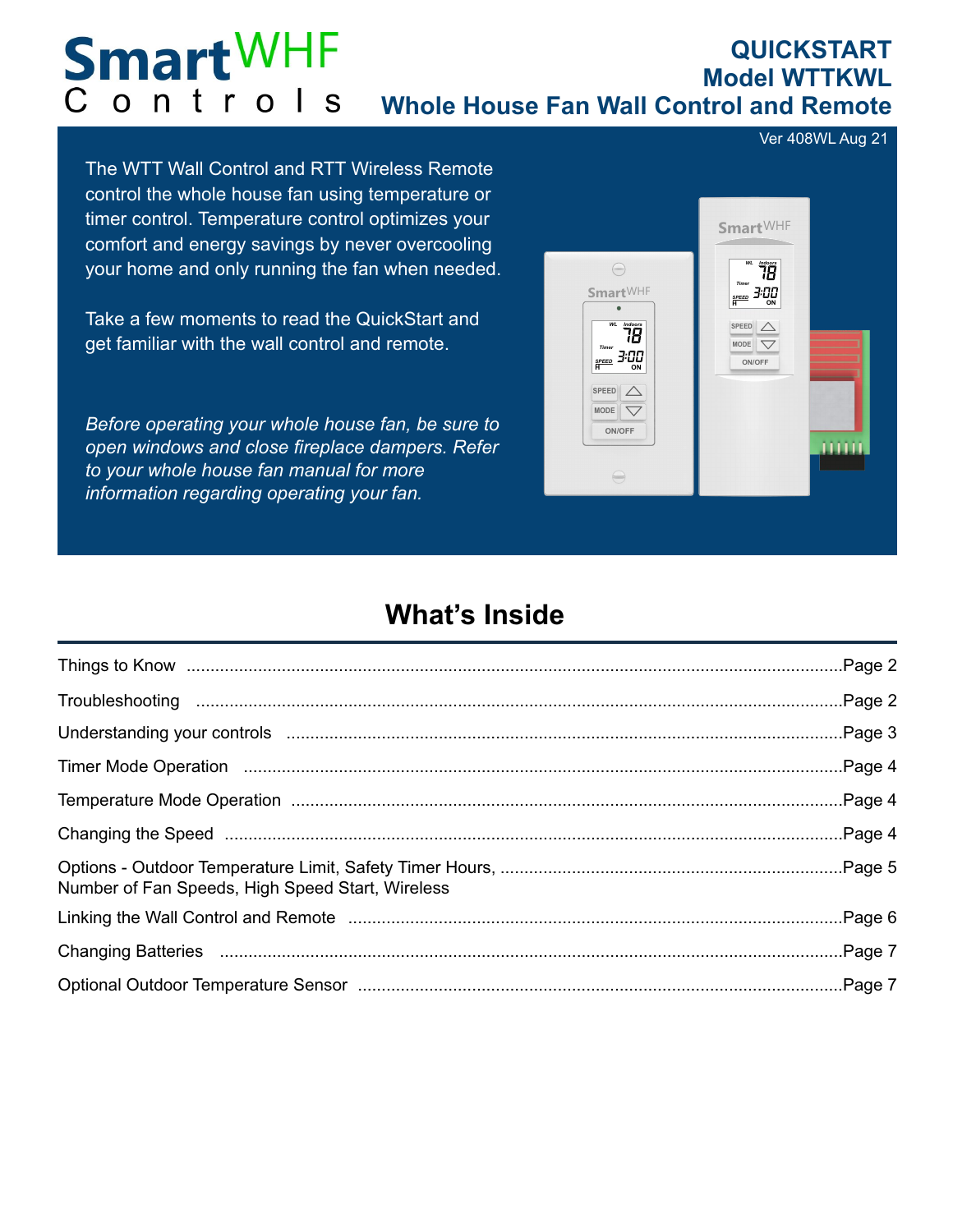# **THINGS TO KNOW**

### **Timer or Temperature Operation**

The wall control and remote feature Timer or Temperature operating modes. When switching between modes during fan operation, the fan will turn off as a safety precaution. Simply turn the fan back on in the newly selected mode.

# **Key Operation**

The controls respond best when a key is pressed in a thoughtful manner - Observe the change on the display. A quick tap could be missed and pressing too hard could damage the key.

# **Saving Changes**

Changes are saved and communicated when the backlight goes off. Trying to make too many changes at once may not get the result you're looking for. Be sure to allow the wall control to save your change by observing the backlight turning off.

### **Wireless Communication**

The remote communicates wirelessly to the plug in radio module installed in the back of the WTT. If the module is "busy" when the remote sends a command and misses it, the remote will automatically resend the command within about 10 seconds.

## **"Rattle Noise" - Motion Mechanism**

The remote includes a mechanism that you may hear when the remote is moved or picked up - this is normal. The mechanism turns the backlight on and updates the fan status, timer and temperatures. The remote will then go back to "sleep" to maintain battery life.

### **Starter Battery Replacement**

The remote is supplied with alkaline starter batteries. We highly recommend replacing the batteries with 2 AAA lithium batteries for longer life. See page 4 for instructions.

# **Recommended Operating Temperatures**

 $20^{\circ}$ F to 140 $^{\circ}$ F. Extreme temperatures can damage electronic components and may cause the fan to come on. For areas with extreme temperatures, the fan can be plugged into a smart switch, wired to a switch, or plugged into an outlet already wired to a switch so the fan can be turned off during adverse conditions.

### **Surge Protector**

Because wireless control is a more sophisticated control than a standard line voltage timer and electrical wiring in homes varies, some installations benefit by adding a surge protector to the fan installation.

### **Homeowner Resources**

Visit eControlsUSA.com for Homeowner Resources such as videos, manuals, etc.

# **TROUBLESHOOTING**

### **I hear a rattle in the remote.**

You're likely hearing the tilt mechanism used to turn the display on when the remote is lifted or moved. This is normal.

### **I'm hitting the keys but the display isn't changing.**

Make sure you're pressing the key in a thoughtful manner, observing the change on the remote then releasing the key.

### **The control indicates the fan is On but the fan is not running.** Make sure the fan is powered.

- If in temperature mode, make sure the Set To temperature at the control that started fan operation is below the Indoor temperature.
- If an outdoor temperature sensor is installed, the outdoor temperature may be above the limit and delaying fan operation. LIMIT will be displayed.
- Make sure the fan is powered.

### **The fan does not turn off.**

Remove power to the fan either at the fan or at the breaker. Check the wiring.

### **Fan speeds not working**

Make sure the Number of Fan Speeds has been set correctly for the type of fan installed - Either 1-Speed, 2- Speed or 3-Speed. See Options, Number of Fan Speeds.

Check the wiring.

# **The wall control display is not lit.**

### **The remote display is dim or not lit.**

It is likely time to change the batteries. See "Changing Batteries".

### **The damper doors aren't opening up.**

See Options, High Speed Start. If the dampers don't open in High Speed, contact the fan manufacturer.

For additional assistance, please contact us at 949-916- 6701 and have the version number from this manual as well as the 4 digit ID number located on the back of your

2 remote handy.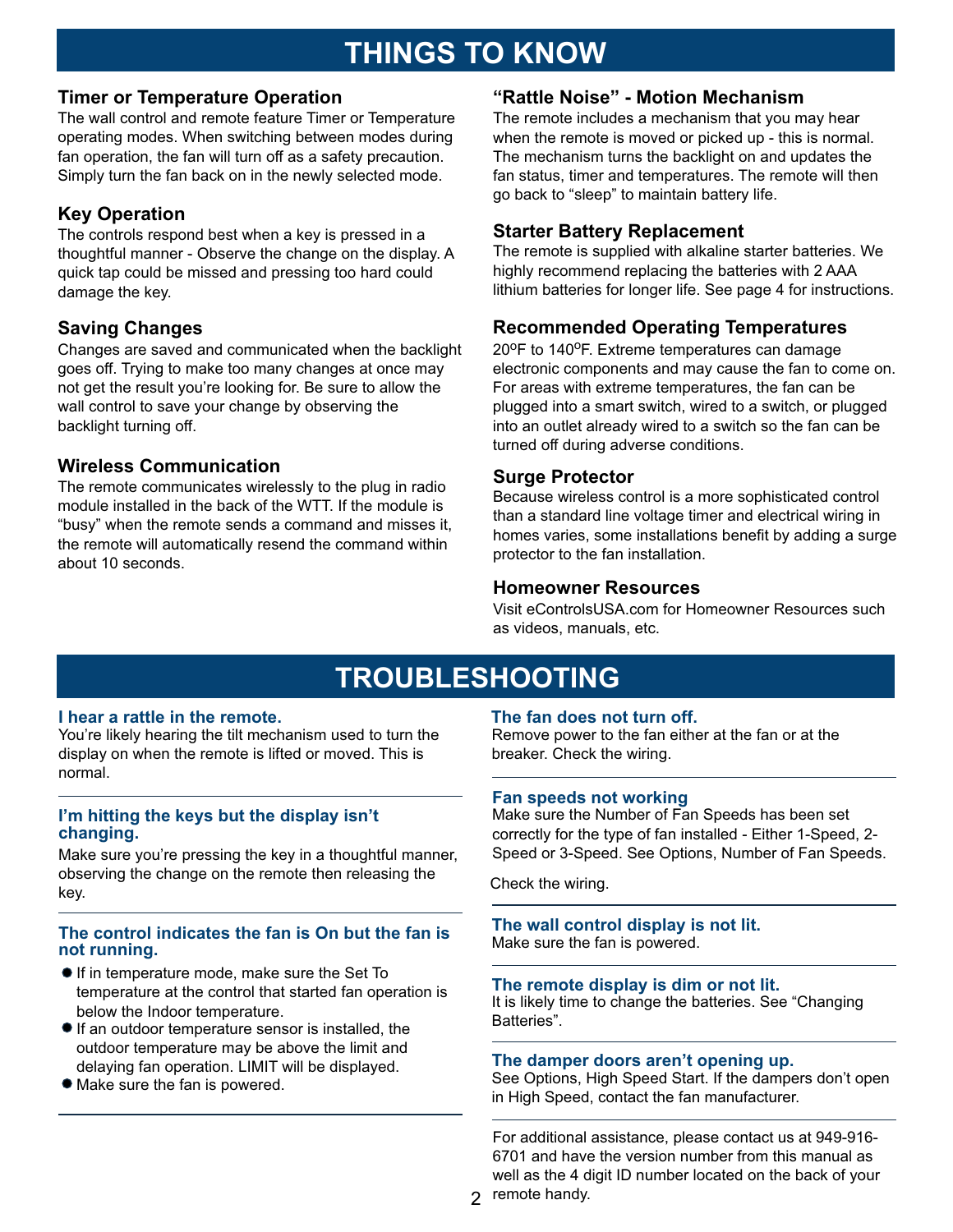# **UNDERSTANDING YOUR CONTROLS**





## **Key Operation**

- **1** Press the SPEED key to change the fan speed.
- Press the MODE key then press either the UP  $\triangle$ or DOWN  $\boxed{\bigtriangledown}$  key to switch between Timer Mode and Temperature Mode. **2**
- Press ON/OFF to turn the fan on or off. **3**
- **4** Press the UP key  $\triangle$  or DOWN key  $\triangledown$  to adjust the Timer Hours or the Cool Set To temperature.

### **Display**

WL indicates the wall control and remote are linked. **1**

Displays the indoor temperature where the remote is located. **2**



**4**

Cool Set To is the temperature that you want the house to cool to.



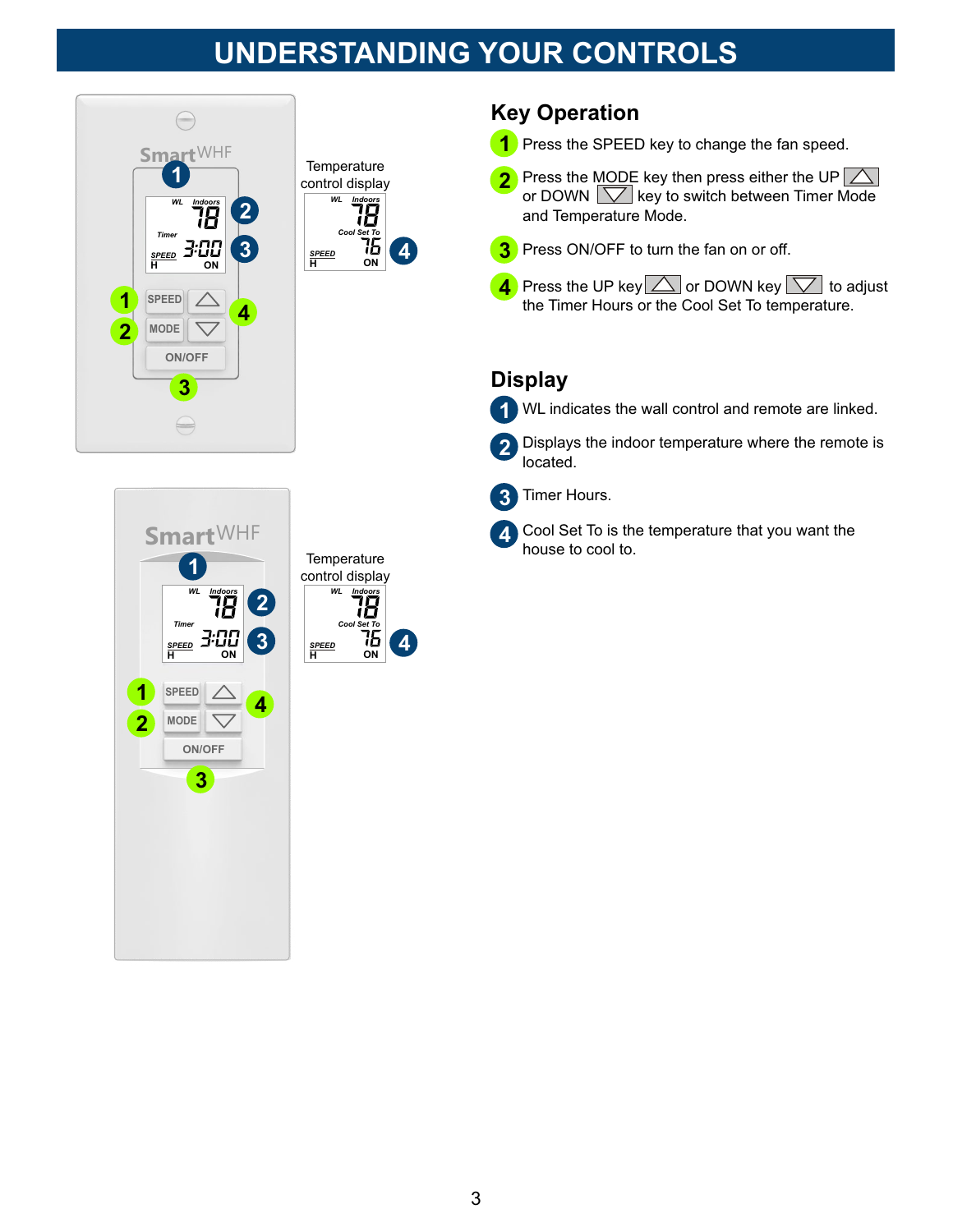# **OPERATING YOUR FAN**

Select how you would like to operate your fan - Timer or Temperature Mode and follow the simple instructions to start Timer or Temperature fan operation. Make sure windows are open before operating your whole house fan.

# **TIMER MODE**

Press the MODE key then press either the  $\Box$  or  $\nabla$  key to select Timer Control (shown below). When switching between modes, the fan turns off.

Timer Mode operates using a timer set from 1 to 12 hours (factory set to 3 hours). The ON/OFF key is used to start timer operation. The fan will turn on and run for the time displayed.

#### **START TIMER OPERATION**

Press the ON/OFF key to display ON.

### **ADJUST THE TIMER SETTING**

Press and hold the  $\triangle$  or  $\nabla$  key to adjust the Timer Setting.

- Adjusting the Timer while the Fan is On sets the Timer for just that operation.
- Adjusting the Timer while the fan is Off sets a preferred timer setting that will be used each time the fan is turned on.



# **TEMPERATURE MODE**

Press the MODE key then press either the  $\Box$  or  $\nabla$  key to select Temperature Control (shown below). When switching between modes, the fan turns off.

Temperature Mode operates using the Indoor temperature and the Cool Set To temperature. The ON/OFF key is used to start temperature operation. The fan will turn on when the Set To temperature is below the Indoor temperature. Once the Indoor temperature drops below the Set To temperature the fan will turn off. If the Indoor Temperature rises above your Set To Temperature, the fan will again turn on to continue to cool your home to your Set To Temperature. Set To is adjustable from  $60^{\circ}$  to  $95^{\circ}$ .

#### **START TEMPERATURE OPERATION**

Press the ON/OFF key to display ON.

### **ADJUST SET TO TEMPERATURE**

Press and hold the  $\Box$  or  $\Box$  key to adjust the Set To temperature.

● In Temperature Mode, a built in Safety Timer will automatically turn the fan off after 8 hours. To adjust the Safety Timer hours, see Options.



# **CHANGE FAN SPEED**

Press and hold the SPEED key until the desired speed is displayed then release.

If the number of speeds available does not match the number of speeds of your fan, see Troubleshooting.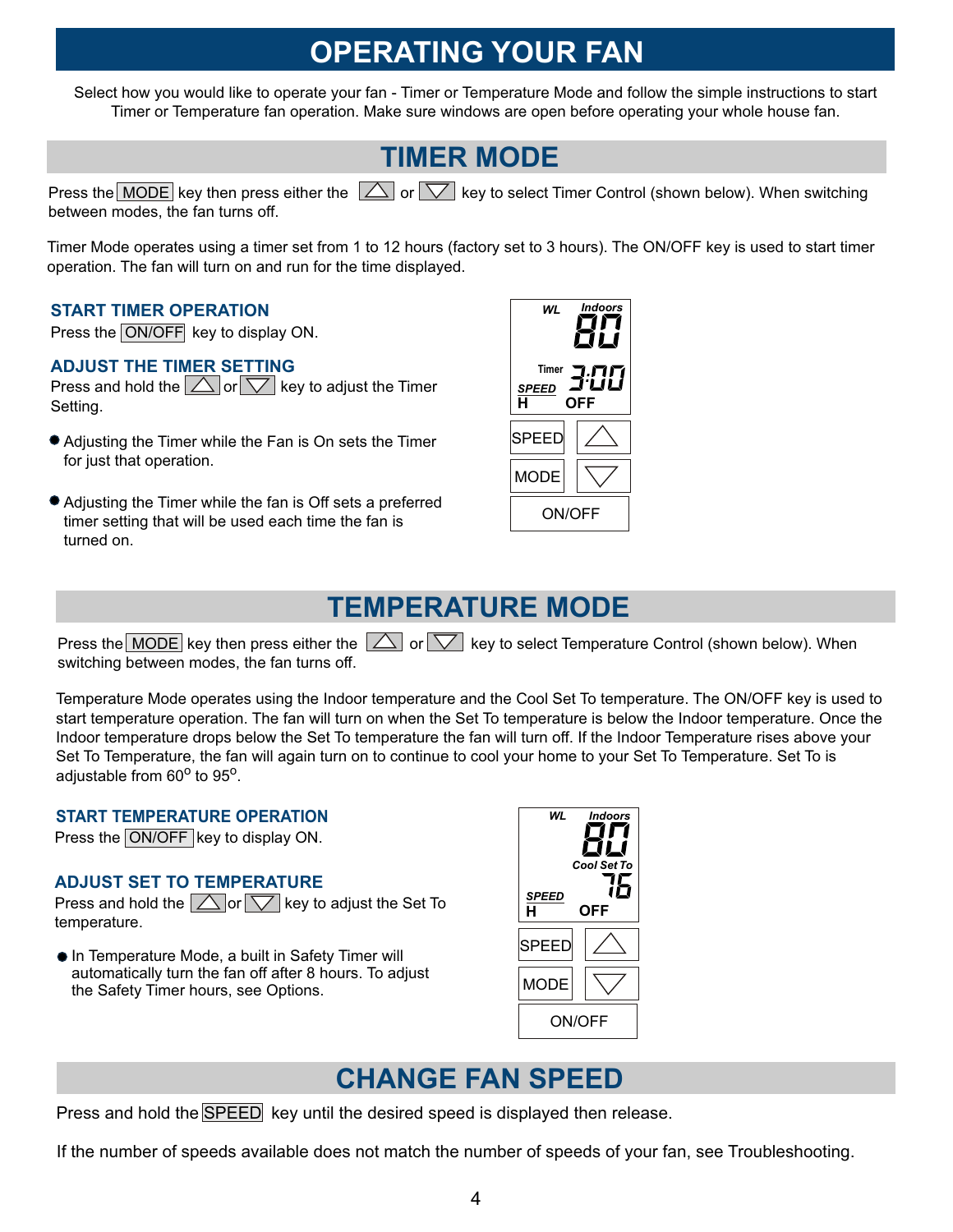# **OPTIONS**

Options are changed using the WTT Wall Control only.

### **OUTDOOR TEMPERATURE LIMIT SAFETY TIMER HOURS**

Only displayed if the optional TS3J Outdoor Temperature Sensor is installed (see page 4 for more information on the TS3J sensor). Fan operation will be delayed in both Timer and Temperature Mode until the outdoor temperature drops below the limit set. Default limit is 80<sup>o</sup>. Adjustable from  $60^{\circ}$  to 99<sup>o</sup>. LIMIT will be displayed when operation is inhibited because the outdoor temperature limit is too high.

| Outdoor<br>пп<br>OЦ<br>Limit |
|------------------------------|
|                              |

Access Options- Press and hold the  $MODE$  key to display the options.

 $\bullet$  Press the  $\Box$  or  $\nabla$  key to change the outdoor temperature limit. The change is saved when the backlight turns off.

The built in safety timer runs in the background in Temperature Mode and automatically turns the fan off after 8 hours in case you forget. Default is 8 hours. Adjustable from 1 to 12 hours. The Safety Timer can be turned Off although not recommended.



Access Options- Press and hold the  $|MODE|$  key to display the options.

- If STimer is not displayed, press the MODE key until STimer is displayed.
- $\bullet$  Press and hold the  $\triangle$  or  $\triangledown$ key to adjust the safety timer hours. The change is saved when the backlight turns off.

*The following options are usually set by the installer. Changing these options could cause your fan not to operate correctly.*

### **NUMBER OF FAN SPEEDS**

The number of fan speeds selected is dependent on the type of fan installed - 1-Speed, 2-Speed or 3-Speed fan. Factory set to a 2-speed fan.



Access Options- Press and hold the  $|MODE|$  key to display the options.

**•** Press the MODE key until Speed is displayed.

 $\bullet$  Press the  $\triangle$  or  $\nabla$  key to change the number of speeds. The change is saved when the backlight turns off.

### **HIGH SPEED START**

For some installations, a low speed start may not be adequate to fully open the damper doors. When this option is set to ON and starting the fan in low speed, the fan will start in high speed to open the damper doors and after about 10 seconds will return to the low speed setting. Default is Off.



Access Options- Press and hold the  $|$ MODE key to display the options.

- **Press the MODE key until HSS is** displayed.
- $\bullet$  Press the  $\triangle$  key to turn the option on or the  $\sqrt{\phantom{a}}$  key to turn the option off. The change is saved when the backlight turns off.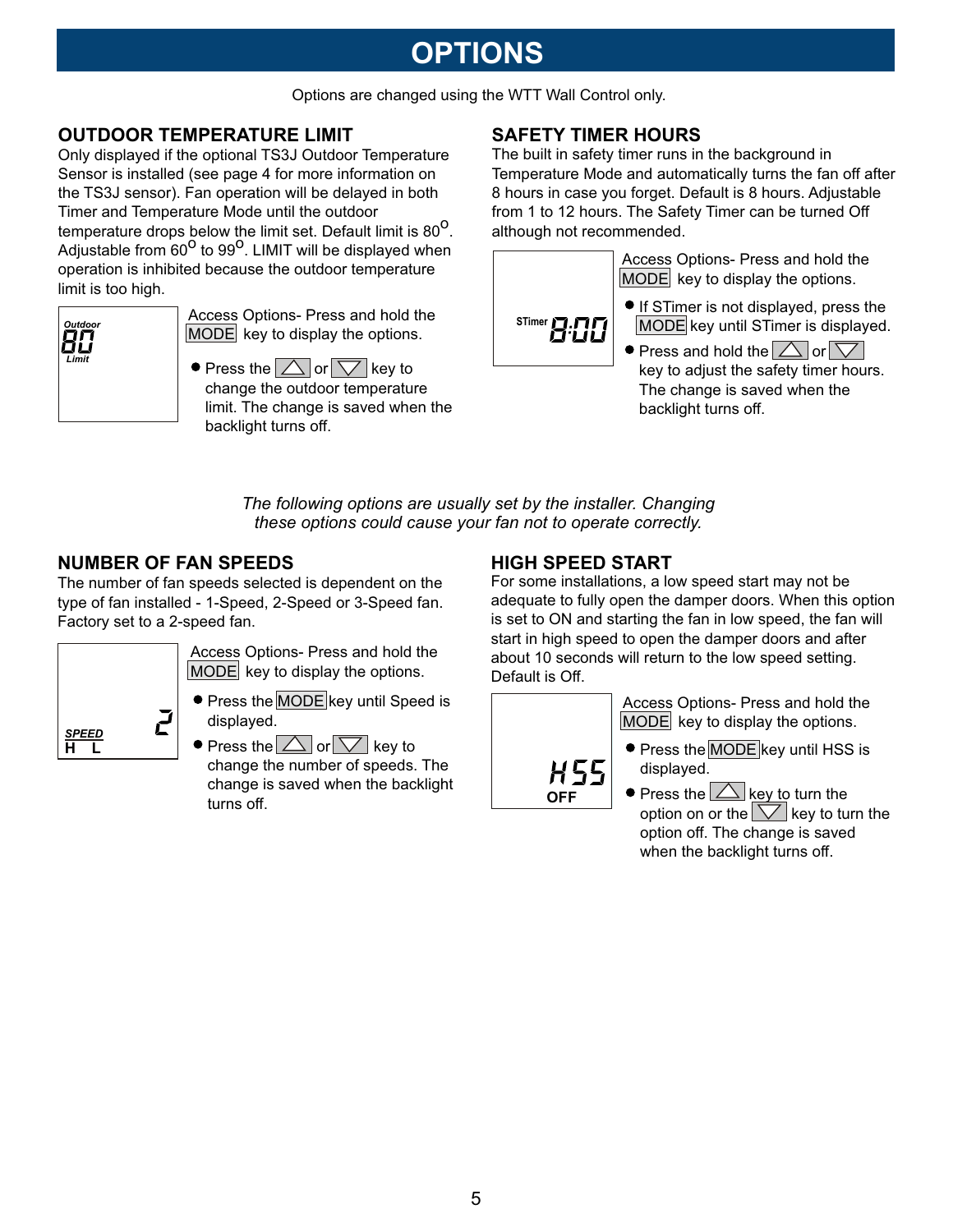# **LINKING THE WALL CONTROL AND REMOTE**

The WLM Plug-In Module may have already been installed and the RTT Remote linked during installation. The WTT Wall Control and the RTT Remote will display WL as solid if the controls have already been linked.

If the WLM Plug-In Module has not been installed or the RTT Remote linked, follow the steps below.



### **INSTALL THE WLM PLUG-IN MODULE**



Make sure the Plug-In Module is oriented with the RED chip side up as illustrated. Use the guide to insert the module.

Module is RED side up.

### **LINK WALL CONTROL TO REMOTE**

#### **Start Linking At the Wall Control Finish Linking At the Remote**

| WL         |
|------------|
|            |
|            |
| <b>OFF</b> |

Access Options- Press and hold the MODE key to display the first option. Press the MODE key until WL OFF is displayed. Press the  $\Delta$  key to select ON. The change is saved when the backlight turns off.

| WL  | Press and hold the MODE key to                      |
|-----|-----------------------------------------------------|
|     | display WL OFF.                                     |
|     | $\bullet$ Press the $ \triangle $ key to select On. |
|     | The change is saved when the                        |
| OFF | backlight turns off.                                |

Once the WTT Wall Control and the RTT Wireless Remote are linked, WL stops blinking and displays as solid on both controls.

You may notice in the options that WL returns to OFF - this is okay. The option only needs to be turned ON during the linking process.  $\mathbf{H} = \mathbf{QF} \mathbf{F}$ 

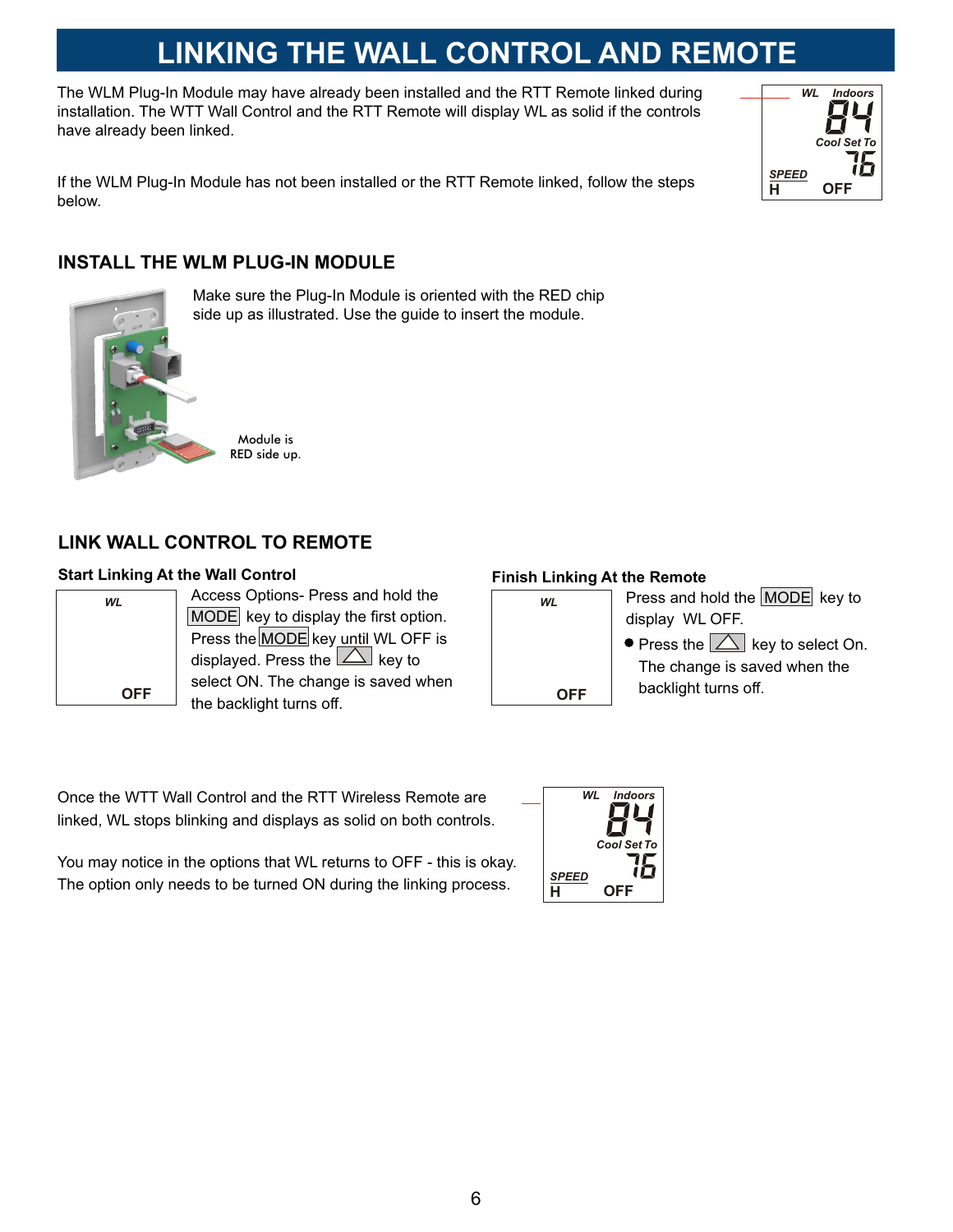# **CHANGING BATTERIES**

Replace the starter batteries with two AAA Lithium batteries. The battery compartment is accessed by removing the four screws on the back of the remote. Be sure the polarity is correct when installing the new batteries.